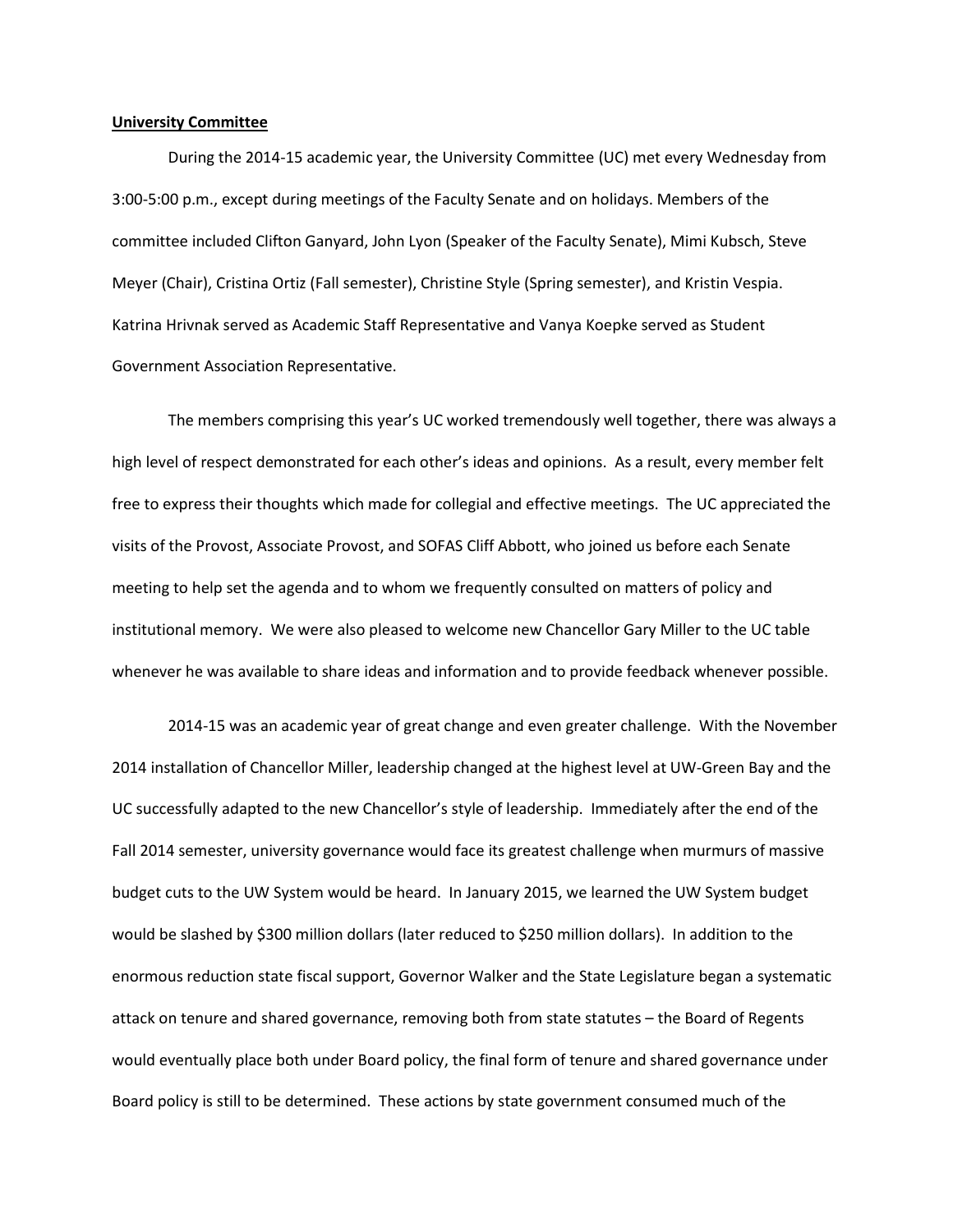attention, time, and effort of the UC, causing the UC's agenda to change dramatically during the Spring 2015 semester. The actions of state government also created a challenging first year for Chancellor Miller, and the UC would like to express its appreciation of his efforts toward transparency and inclusion regarding the budget decision making process that followed.

## Fall 2014

1. Committee charges: With the conversion of Classified Staff over to University Staff, the new group requested representation on all Joint Governance Committees. As a result, the UC modified the charge of three Joint Governance Committees – the Legislative Affairs Committee, the Learning Technology Collaborative Committee, and the Committee on Workload and Compensation – to include representation by the University Staff on each of these committees. These were approved by the Faculty Senate.

2. Revision of the University Mission Statement: UW-Green Bay administration received a request from UW System to correct an oversight. UW-Green Bay's mission statement was in violation of state statute 36.09 (1b) for not "delineating specific program responsibilities and types of degrees to be granted". Then-Associate Provost Greg Davis, revised the University's mission state to include programs offered in the liberal arts and sciences and in professional studies. The revision was ratified by the Faculty Senate.

3. Appointments to New Committees Created by Chancellor Miller: Upon assuming the reins at UW-Green Bay, Chancellor Miller establish two initiatives: University Planning and Innovation Council (UPIC) and Invent the Future (which includes the Steering Committee and four working groups: the Academic Portfolio Working, the Enrollment Working Group, the Innovation and Growth Working Group, and the Partnerships and External Affairs Working Group). The UC was tasked with suggesting the names of faculty who would populate these committees.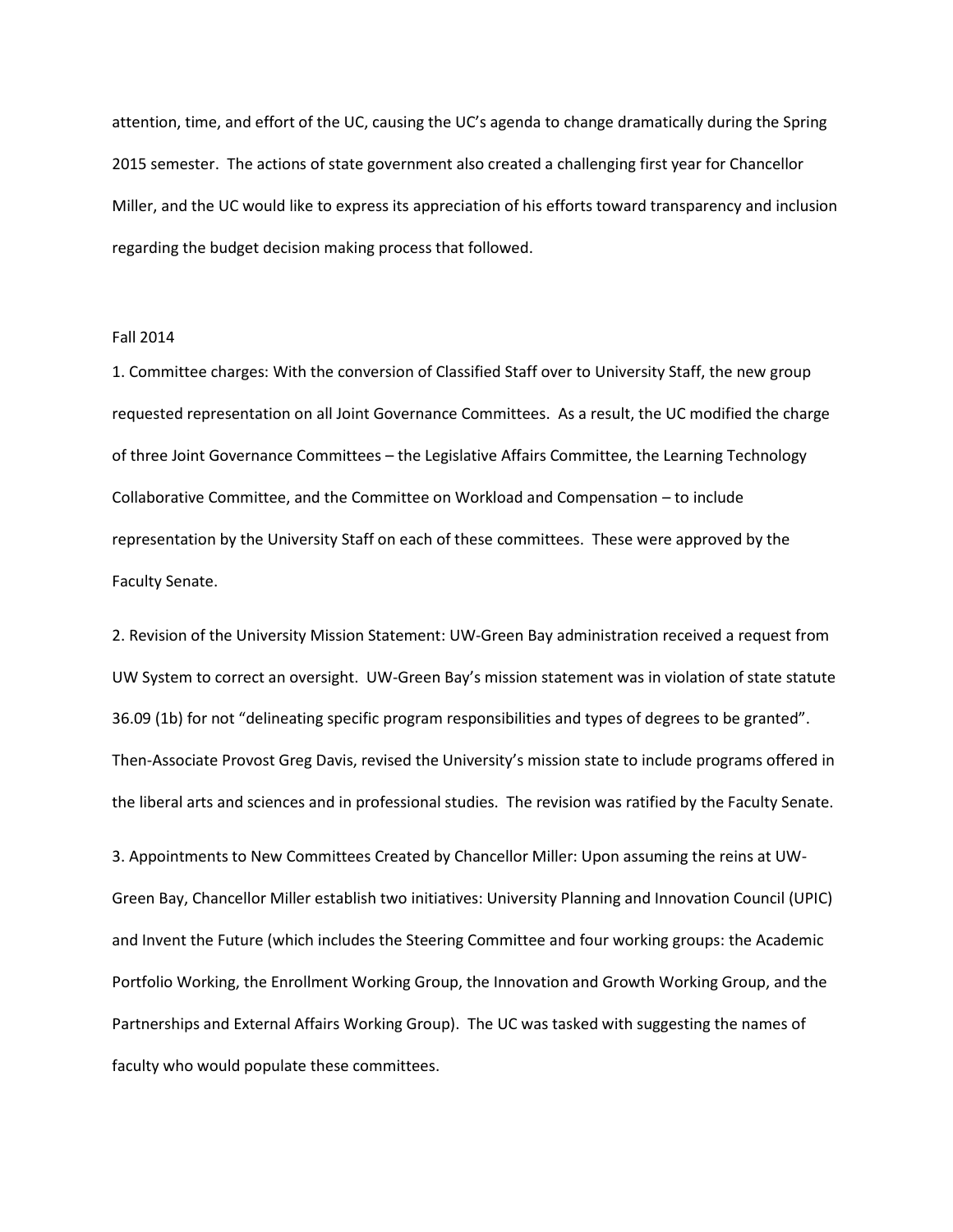4. Resolutions: Memorial resolutions for Donald Larmouth and Frederick Kersten were prepared and read by Prof. Cliff Abbott.

5. Honors and Recognition: Ms. Ginny Riopelle was recognized with an Honorary Doctor of Laws Degree. In addition, the UC approved Faculty Status for Rebecca Hovarter (Nursing) and Adrianne Fletcher (Social Work).

6. Realignment of Summer Terms: In response to a suggestion that students are overestimating the number of courses they could successfully complete during a summer session, the UC examined a proposal to: (1) Simplify the number and organization of the summer sessions, and (2) restrict the number of credits students can take during the summer to 7. After much discussion, the UC suggested a realignment of summer sessions. The benefits of changing the sessions were numerous, including streamlining registration, simplifying billing and financial aid, and extending the period in which independent studies, travels courses, and the like could be conducted. There was no evidence that students taking several courses at one time resulted in poor performance, so the UC did not pursue this any further. The case for realigning the summer session was presented to the Faculty Senate, however, the senate did not endorse the proposed realignment, so the proposed realignment was not pursued.

## Spring 2015

1. Elimination of a Faculty Committee: There were two committees on which faculty serve that served essentially the same purpose - Facilities Planning Committee and Facilities Management Committee. The Facilities Planning Committee had a charge, but had no authority (it was strictly a reporting committee). The Facilities Management Committee had no codified charge, but had authority to solicit information, ideas, and suggestions from colleagues/constituents on potential future projects/repairs. The same three faculty occupied seats on each committee. The UC worked with Kelly Franz, Vice Chancellor for Business and Finance and Chair of the Facilities Management Committee, to create a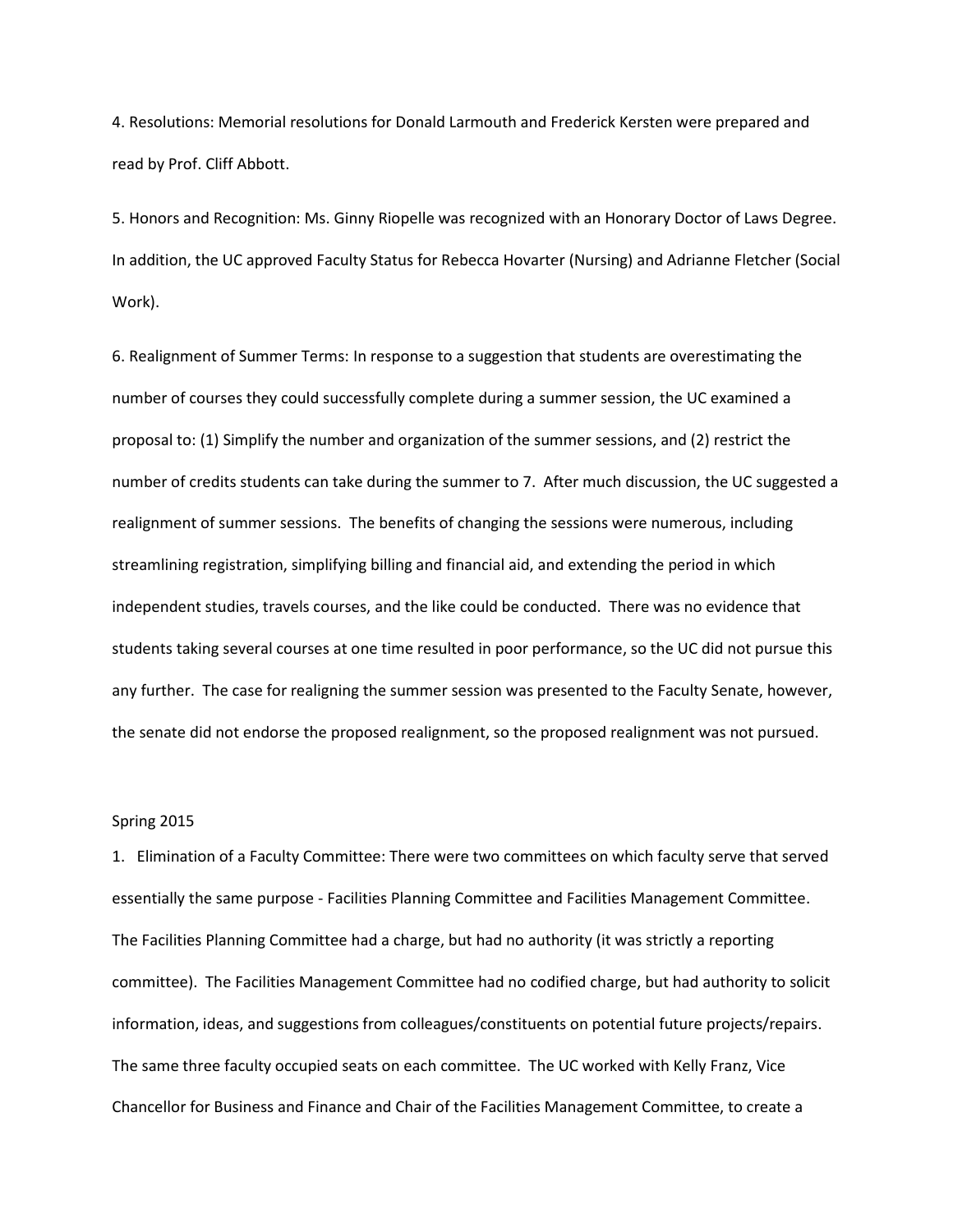charge for the Facilities Management Committee. With the charge, the two committees duplicated efforts. The Faculty Senate voted to eliminate the Facilities Planning Committee.

2. Code Changes: The members of the UC suggested that only two weekly meetings between Faculty Senate meetings did not give the UC enough time to vet the various issues. Thus, the UC proposed a change in code that "The Senate shall normally meet monthly during the academic year, or as business dictates." The code change was approved by the Faculty Senate.

3. Programs: The Faculty Senate approved support for a new six campus collaborative M.S. Degree in Data Science. The on-line revenue-based, collaborative graduate program will be housed in ICS and NAS. It will initially be funded by UW-Extension and UW-Green Bay is committed to teaching two courses. The Faculty Senate also approved support for a new four campus collaborative Ed.D Degree in First Nations Education. The new degree program will work off a cost-recovery budget model and uses both on-line and face-to-face classes.

4. Resolutions: A special meeting of the Faculty Senate was called for 11 February 2015 to vote to support a resolution drafted by the Faculty Senate of UW-Madison denouncing the \$300 million dollar budget reduction proposed by Governor Walker. The Faculty Senate voted to endorse a resolution, originating out of UW-La Crosse, denouncing the proposed Public Authority. A memorial resolution for Betty Baer was prepared and read by Prof. Doreen Higgins. A resolution was prepared by the Committee on Workload and Compensation to increase compensation be pursued until UW-Green Bay faculty and staff compensation is at least the national median.

I want to again thank each member of the UC for their service to the university. While being a very interesting committee on which to serve, the UC is also quite demanding and time consuming; thus, each member's efforts are greatly appreciated. I have nothing but the utmost respect for all of my